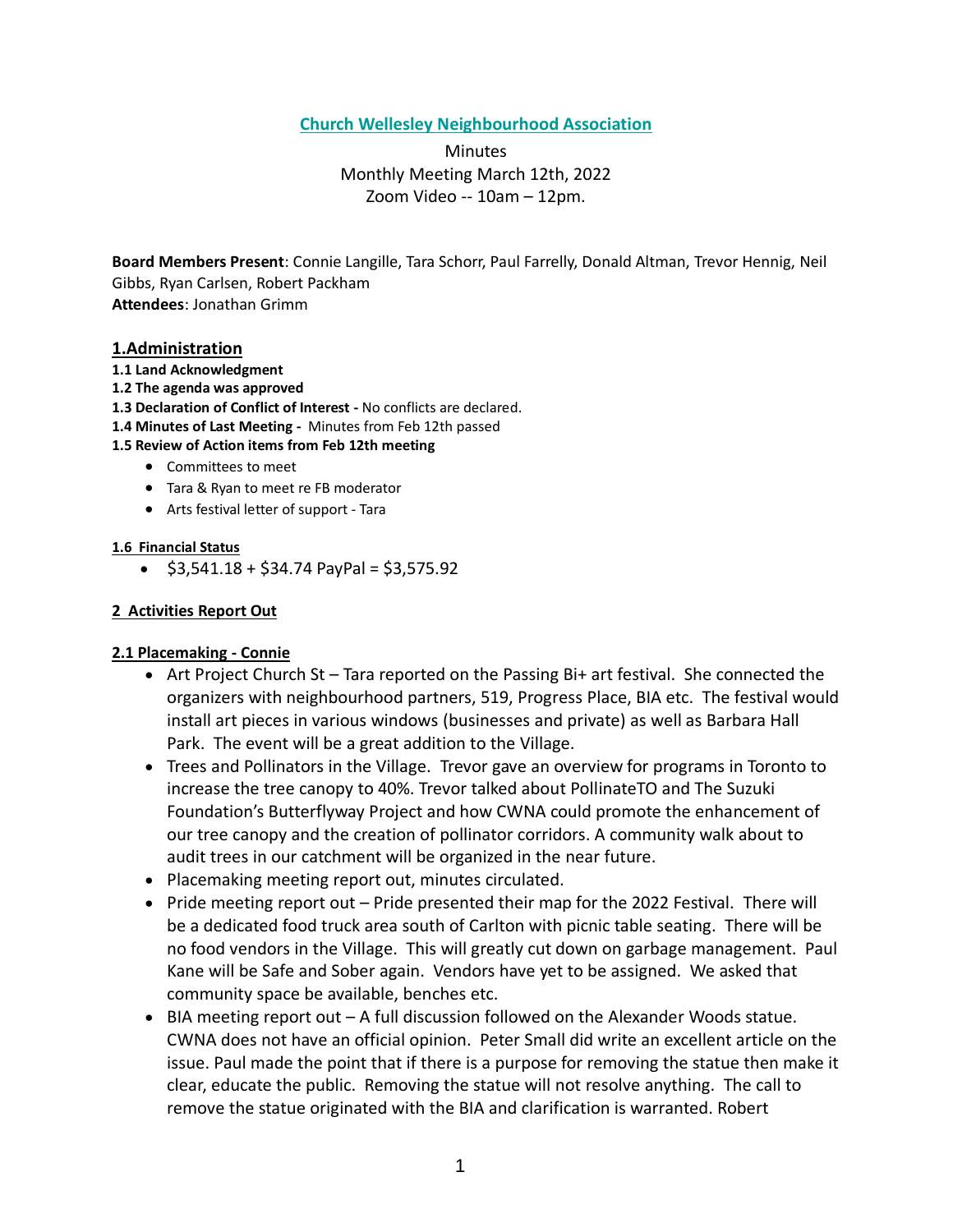proposed a change of plaques and suggested a Heritage Assessment. It was felt this was a good place to start. Connie will contact the city and ask that an assessment be done. We will review the city's input and revisit the issue.

• The 519 has been given a grant to animate Barbara Hall Park. No details have been released.

# **2.2 Communications & Membership - Trevor**

- Trevor will send out an e-blast this week, updated developments etc.
- Reviewed Adam Wynn's amazing contribution to Heritage.
- Exec was reminded to send Trevor items they would like added to the e-blasts.
- Mandate for committee was sent to Don for review.

### **2.3 Safety - Tara**

- Safety meetings are still inconsistent making attending difficult. Connie has contacted Curran at the 519 and Stephanie from the BIA and asked for a schedule. Awaiting their reply.
- Tara contacted Henry Dyck abound police presence and the trucker convoy. He gave few details. There was no indication that police presence had an impact on community crime.
- Connie reported that the CCC had given out an educational of \$3,000 to a deserving youth in the community.

### **2.4 Development & Heritage - Paul**

- Ryan reported that the proposed development at 100 Wellesley East will not be moving forward. The issues seems to be cost. At this time tenants were not informed. When they are officially notified Ryan will let CWNA know so the information can be shared with the community.
- 20-25 Maitland Paul reported on the meeting with developer and KWT. Early stages. Of concern are north side adjacent to lane, east side park dedication is isolated and no guarantee when Green P will be developed and parkland added. There are work-live spaces on the east side and larger retail on the south, could be divided. There will be future meetings about the development. There was a question of the building being rental though their advertising states condo for sale. Robert expressed concern about having the south face all retail, doubted it would work. Felt live-work spaces would be a better fit. Robert gave the example of 411 Church St., retail is vacant on the Wood St side.
- Robert commented on the large amount of development that has been approved but not built. Feels there should be regulations/time-frame around when a development receives approval and when it needs to be built.
- Paul stated Tristan Downe-Dewdney, formerly from KWT's office, has asked for a meeting re the Rabba development. Paul will arrange.
- Church Wellesley corner, discussion about two building design. CWNA should push for the Church St building to be built at the same times as the taller tower. If not the developer may come back asking for more floors. Part of the development will be replacement apartments from 64 Wellesley E.
- Review of latest Crews & Tango site. Public art to be installed on Donna Shaw lane. Some space on the front of the building as well. This will be further discussed at the next development meeting.
- 475 Yonge St. Report from March 2 meeting. It is questionable the value of a park on the east side as it will be in shadow much of the time. Parks was not there to say if the parkland is